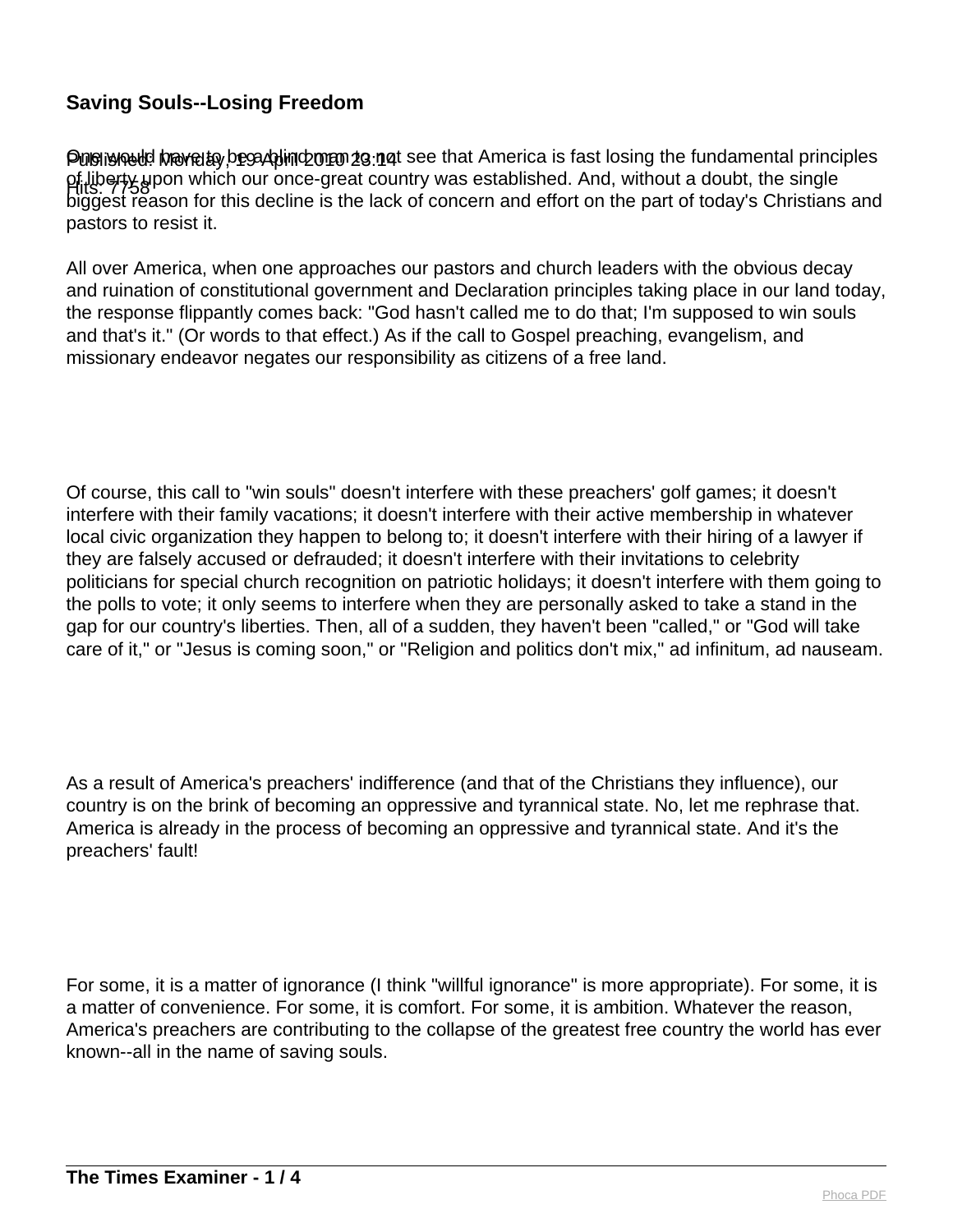#### Published: Monday, 19 April 2010 23:14

Hits: 7758<br>What these preachers seemingly do not comprehend is that when the hammer falls on liberty in this country, it is going to FALL RIGHT ON TOP OF THEM--HARD. There is no mistaking it: when oppression's hammer strikes, Gospel preachers and Bible believers will be the anvil. And when it happens, it will not matter that a preacher was popular, or was likeable, or was non-controversial, or was compassionate, or was a Moose or Elk club member, or had a big church, or was a friend of the governor, or had "Law Enforcement Appreciation Day" in his church every year, or that he was sought out by political candidates for his endorsement. None of that will matter to a tinker's dam. The boot of state oppression will squash him like a bug! It will not spare him, his wife, his children, his health, his finances, or his feelings. And, ladies and gentlemen, at this very moment, we are not very far away from the hammer falling.

I have just recently come across an official document from one of our war colleges that is downright frightening. I will expose this document during my Sunday morning address, which is livestreamed on the Internet, this Sunday, April 11, 2010, at 10:30 a.m., Central Daylight Time. To watch this address, go here: http://crossroadbaptist.net/live.html.

As I read over this document (and the chill bumps began rising all over my body), I thought of all those preachers out there who have purposely refused to engage the body politic on behalf of freedom's principles; those who refused to take a stand for the Constitution and Bill of Rights; those who took the path of least resistance and refused to be controversial; those who put money and success before honor and right; those who meekly looked the other way while George W. Bush (and other neocons) dismantled constitutional government (and had John McCain been elected and was doing much of what Barack Obama is currently doing--which he would have been--they would still be looking the other way); those who claimed to be "too busy" to worry about politics; and those who thought that somehow their Christian duty did not include freedom's fight. What they do not realize is that they, themselves, are in the crosshairs. While they are making a hundred excuses for not actively helping to defend freedom principles, the enemy--after having eradicated the constitutional protections of our liberties--will jump on Gospel preachers and Bible believers "like a chicken on a June bug," as my dad used to say. I am personally convinced that the plans for Christian (and patriot) persecution are already in place.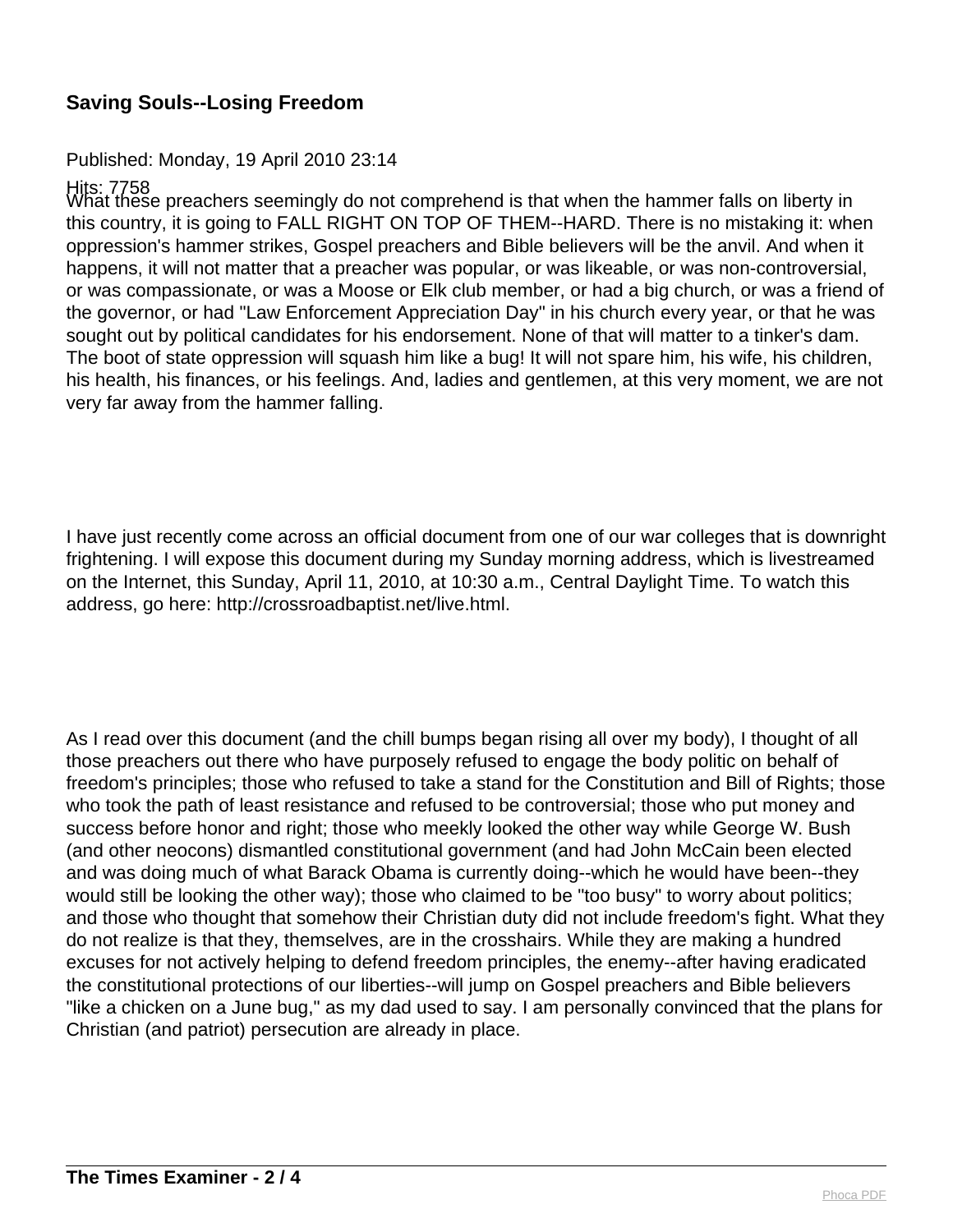Asblir<del>gո</del>edthe ahoave, mafexpnced document (which I will expose this Sunday morning), many things--including the now-infamous MIAC report that most readers should already be very familiar<br>Hits: 7758 with--began to make sense. And so did those reports of FEMA camps that we have all heard so much about, and maybe even the raid on the Hutaree "Christian" militia.

And does anyone really believe that those pastors who will not jeopardize their social standing or retirement programs in order to be faithful to the truth are going to miraculously grow backbones when serious persecution comes? Get real! These timid trumpeters piously extol the ancient example of Daniel's courage in rebelling against the unlawful command of his king; praise the Three Hebrew Children who would not bow to the image of Nebuchadnezzar; and commend Simon Peter for defiantly telling Jewish authorities, "We ought to obey God rather than men"--while, at the same time, quoting Romans 13 to justify their own cowardice and indifference.

It is no hyperbole to say that preachers who ignore and avoid the freedom fight do so at their own peril.

At this point, it might be helpful to remember Winston Churchill's challenge to England's citizens: "If you will not fight for the right when you can easily win without bloodshed; if you will not fight when your victory will be sure and not too costly; you may come to the moment when you will have to fight with all the odds against you and only a precarious chance of survival. There may even be a worse case. You may have to fight when there is no hope of victory, because it is better to perish than to live as slaves."

I invite readers to tune in to my Sunday address this Sunday, April 11, 2010, at approximately 10:30 a.m., Central Daylight Time, as I expose this disturbing document from one of America's war colleges. Believe me, what I am going to expose has serious implications for every Christian, every freedom lover, and every American citizen who believes in an independent United States.